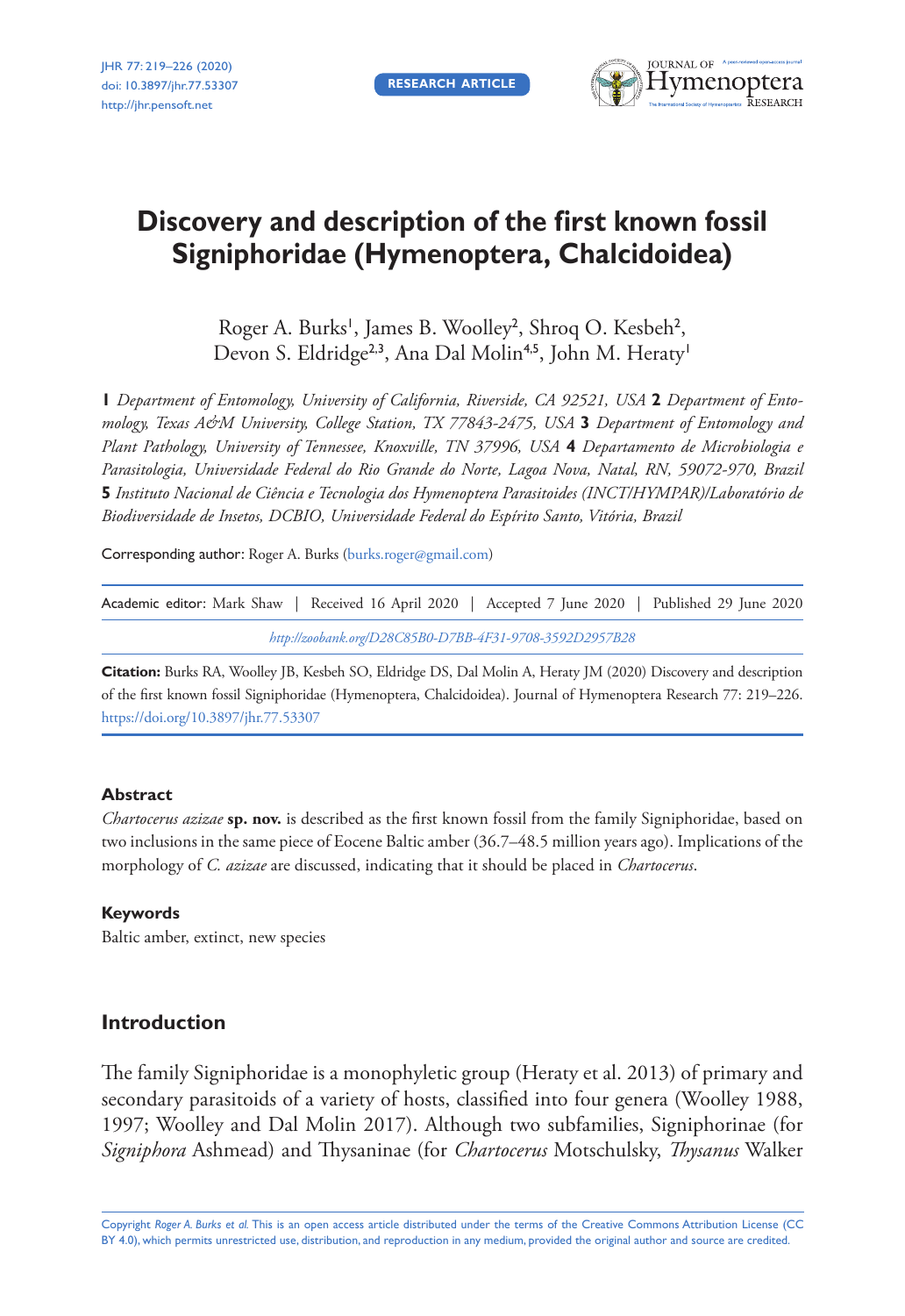and *Clytina* Erdös), have been proposed in the past, Woolley (1988, 1997) suggested that Thysaninae is paraphyletic with respect to Signiphorinae. Changes resulting in monophyly would have required formation of a weakly justified and plesiomorphic subfamily to contain only *Chartocerus* (Woolley 1988).

Molecular data (28S and 18S ribosomal DNA) indicated that *Clytina giraudi* Erdős rendered *Chartocerus* paraphyletic, thus reinforcing that Thysaninae would be problematic if recognized (Munro et al. 2011). Combined data (Heraty et al. 2013) agreed with these results but did not include enough taxa to test monophyly of *Chartocerus*.

Extant Signiphoridae possess many features that are presumably apomorphic within Chalcidoidea, including long, unsegmented antennal clava, the anelliform shape and size of all preclaval flagellomeres, lack of external indication of notauli, transverse shape of the mesoscutellum, lack of external indication of axillae, lack of or reduced number of fore wing disc setae, presence of a triangular median area defined on the propodeum, presence of internal anterior projections on metasomal sterna 3–6, and presence of a separate epipygium (metasomal tergum 9) in females and most males (Woolley 1997). Some of these features are shared most notably with Azotidae, which is the sister group of Signiphoridae supported by most recent analyses (Woolley 1988, Heraty et al. 2013).

No fossil Signiphoridae have been previously described, but similarly small-bodied Chalcidoidea such as Aphelinidae and Trichogrammatidae are known from Eocene Baltic amber (Burks et al. 2015). The discovery of a Baltic amber signiphorid establishes the minimum age of Signiphoridae in the Eocene, but does not pinpoint that age with great accuracy because of uncertainty over which stratum the fossils came from (Ritzkowski 1997). Therefore, we choose a cautious estimate of 36.7–48.5 million years ago for this species.

## **Methods**

The holotype belongs to the American Museum of Natural History (AMNH B-JWJ-73, UCRCENT00237907). Stereoscope photographs were taken using Leica Imaging System Software with a Z16 APO A microscope, a Keyence VHX-6000 digital microscope equipped with NHZ20R 20–200× zoom lens and VH-250R/W/T 250–2500× zoom lens, and a Macropod Pro macrophotography system ([https://mac](https://macroscopicsolutions.com)[roscopicsolutions.com\)](https://macroscopicsolutions.com) using Mitutoyo planapochromat objectives. Serially focused images were focus-stacked using Zerene Stacker (Build T2019-10-07-1410 or earlier versions) using the PMax algorithm, and subsequently processed in Adobe Lightroom to adjust brightness and contrast and to bring out image details, and Adobe Photoshop to add scale bars. In some cases, backgrounds were removed using Topaz ReMask. Images were annotated in Adobe InDesign. Terminology follows that of Woolley (1988), with some additional terms following Gibson (1997) and sculptural terms following Eady (1968). For the Macropod images, the amber piece was submerged in glycerin in an optical cuvette, with the surface closest to the specimen placed as close as possible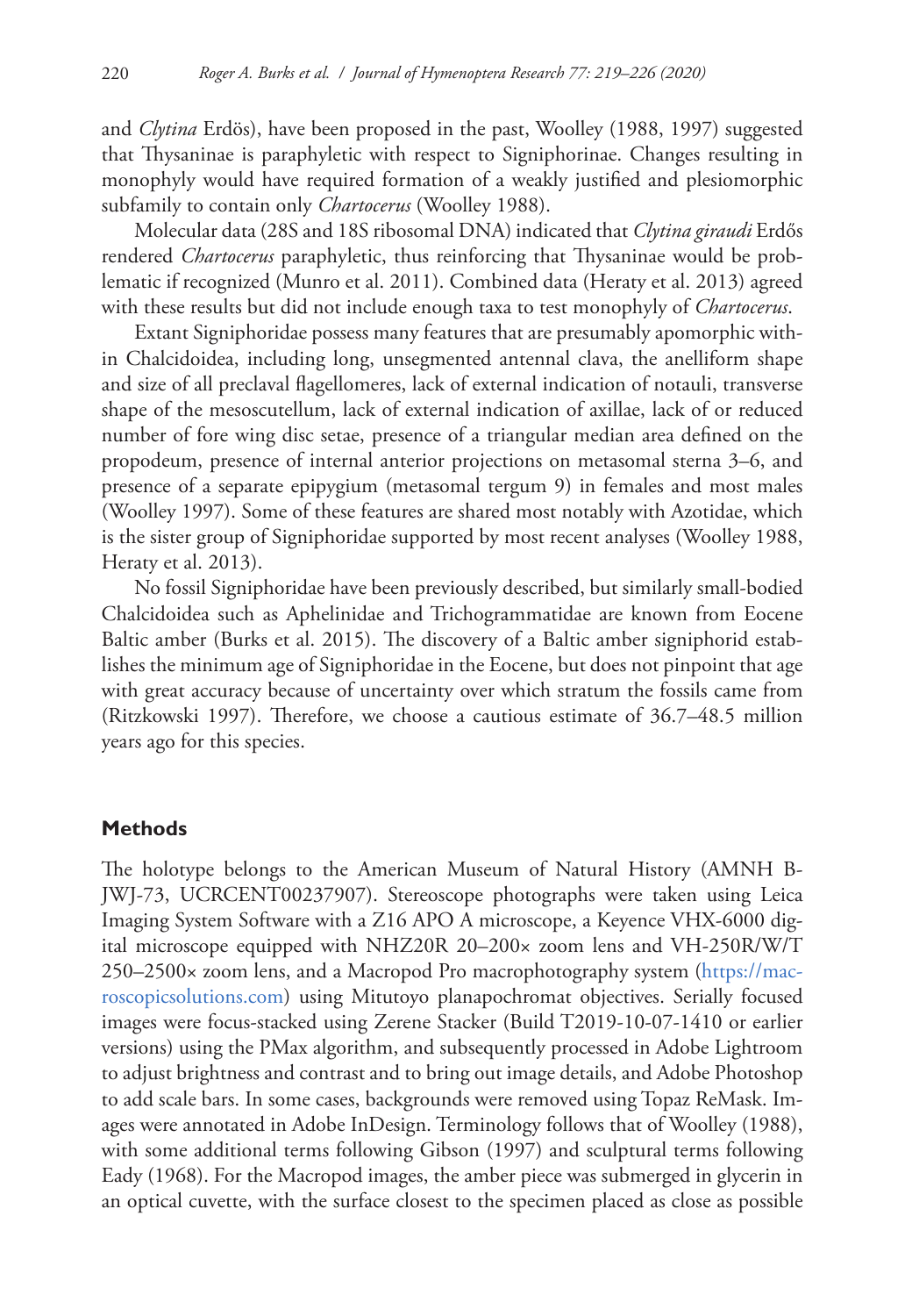to the crystal optical surface. Illumination was entirely indirect: twin Yognou flashes were directed not at the specimen but at a white plastic diffuser on the front of the microscope objective. For the Keyence images, specimens were submerged in glycerin in a small petri dish, and lighting was performed using diffusers on the Keyence lenses. Best results with the Keyence were generally obtained with the Depth Up/Fine Depth Composition algorithm.

## **Results**

#### **Generic placement**

*Chartocerus* is defined by features that are presumably plesiomorphic in Signiphoridae (Woolley 1988), including a narrowly rounded occipital margin of the head (instead of broadly rounded or sharp), presence of 4 anelli in females (instead of 3 or fewer in other genera) and 3 anelli in males, presence of five dorsal setae on the anterior edge of the marginal vein (instead of four), a rounded posterior hind wing margin (instead of nearly straight), lack of a comb of setae on the protibial spur, three or four long mesofemoral spines (instead of one), lack of a lamelliform process on the median elevation of the propodeum, and the lack of an epipygium in males (Woolley 1988). *Chartocerus azizae* possesses most characters used by Woolley (1988) and Woolley and Dal Molin (2017) to define *Chartocerus*, including a curved and bifid foretibial spur, without a comb of fine setae (Fig. 10), and metasomal terga 8 and 9 combined to form a syntergum (Fig. 13: syn). However, *C. azizae* has two mesofemoral spines instead of three or four (Fig. 13), and one anellus in males instead of three (Fig. 4). The median area of the propodeum could not be assessed. *Chartocerus azizae* also possesses a posteriorly emarginate subgenital plate, but its exact shape is also not clearly discernable in these specimens (Fig. 11: Ms<sub>8</sub>). The fore wing venation setae in *C. azizae* correspond to that those in extant *Chartocerus* (Fig. 7). The raised surface sculpture of the fore wing (Fig. 7) is much stronger and more conspicuous than the hardly visible fore wing sculpture of other Chalcidoidea. Recently, an unusual new species has been described in *Chartocerus*, *C. kartiniae* Polaszek and Schmidt (Schmidt et al. 2019). This species has two anelli in females, a large discal seta in the fore wing, and light coloration on the mesosoma (both previously unknown in *Chartocerus*).

## **Description**

*Chartocerus azizae* **Burks, Woolley, Kesbeh, Eldridge & Dal Molin, sp. nov.** <http://zoobank.org/0A161559-185B-44CB-AC7D-53EF17055711> Figs 1–13

**Male** (n = 2). Body length 0.67–0.75 mm.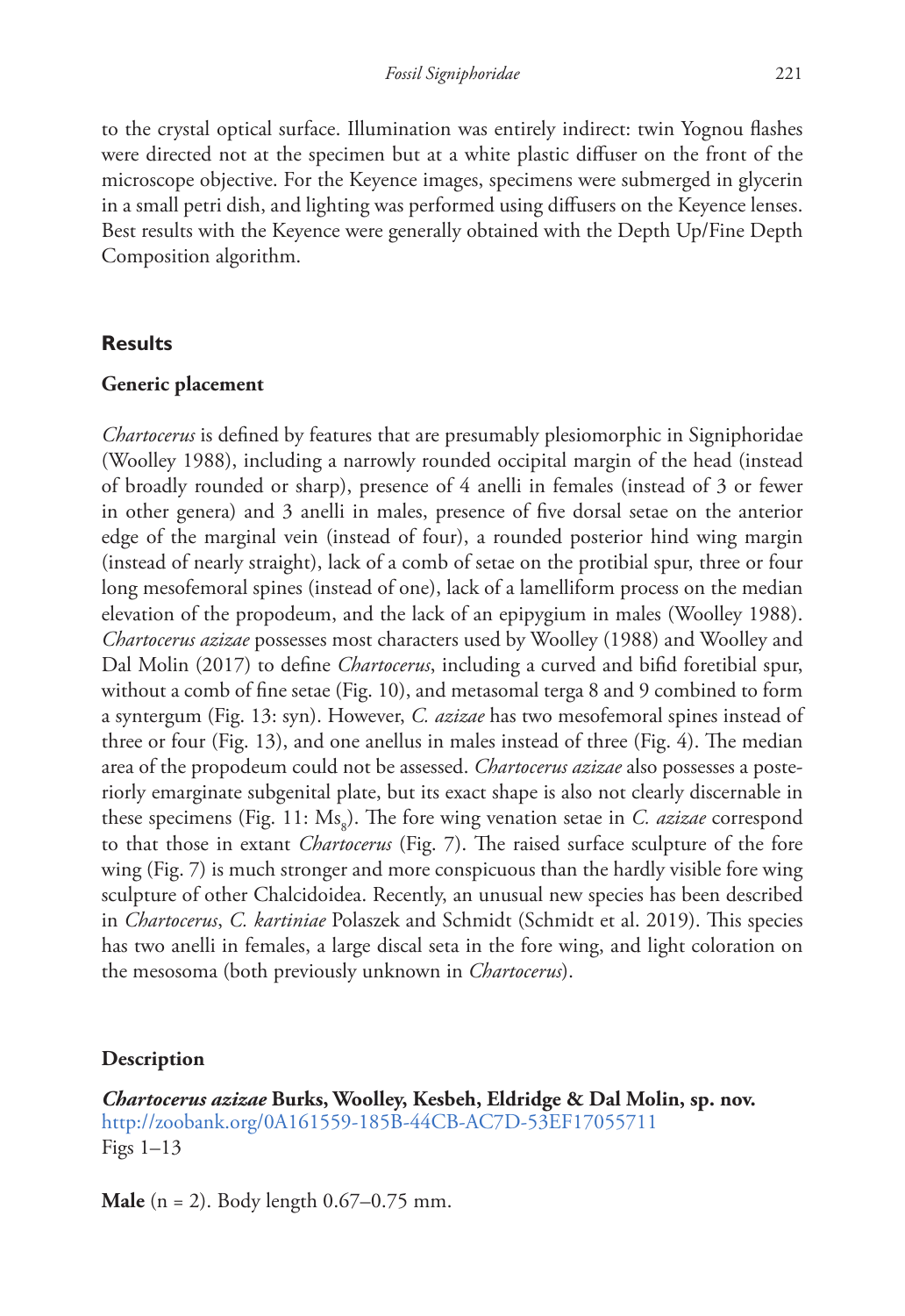

**Figures 1–6. 1** Whole fossil showing the holotype and paratype (Leica Z16 Apo A) **2** holotype, dorsal habitus (Macropod) **3** paratype, lateral habitus (Keyence) **4** paratype, head and antennae (anl: anellus) (Keyence) **5** holotype, head and antennae (man: mandible) (Macropod) **6** holotype, mesosoma (Macropod).

**Type material.** The Baltic amber piece containing the holotype and paratype contains two inclusions, both males of this species [AMNH B-JWJ-73, UCR-CENT00237907]. The amber was not cut to separate the specimens, because fractures in the piece would endanger the inclusions (Fig. 1). The holotype (Fig. 1: Holotype, Figs 2, 5–7, 9, 11, 12) is the specimen with one wing folded over the body. The paratype (Fig. 1: Paratype, Figs 3, 4, 8, 10, 13) is the specimen with both wings raised, near a fractured edge in the amber. Types deposited in AMNH.

**Diagnosis.** Fore wing venation with setae M1, M2b, and M6 present, thus fore wing venation with a total of 10 dorsal setae, with 7 on the marginal vein (Fig. 7). Male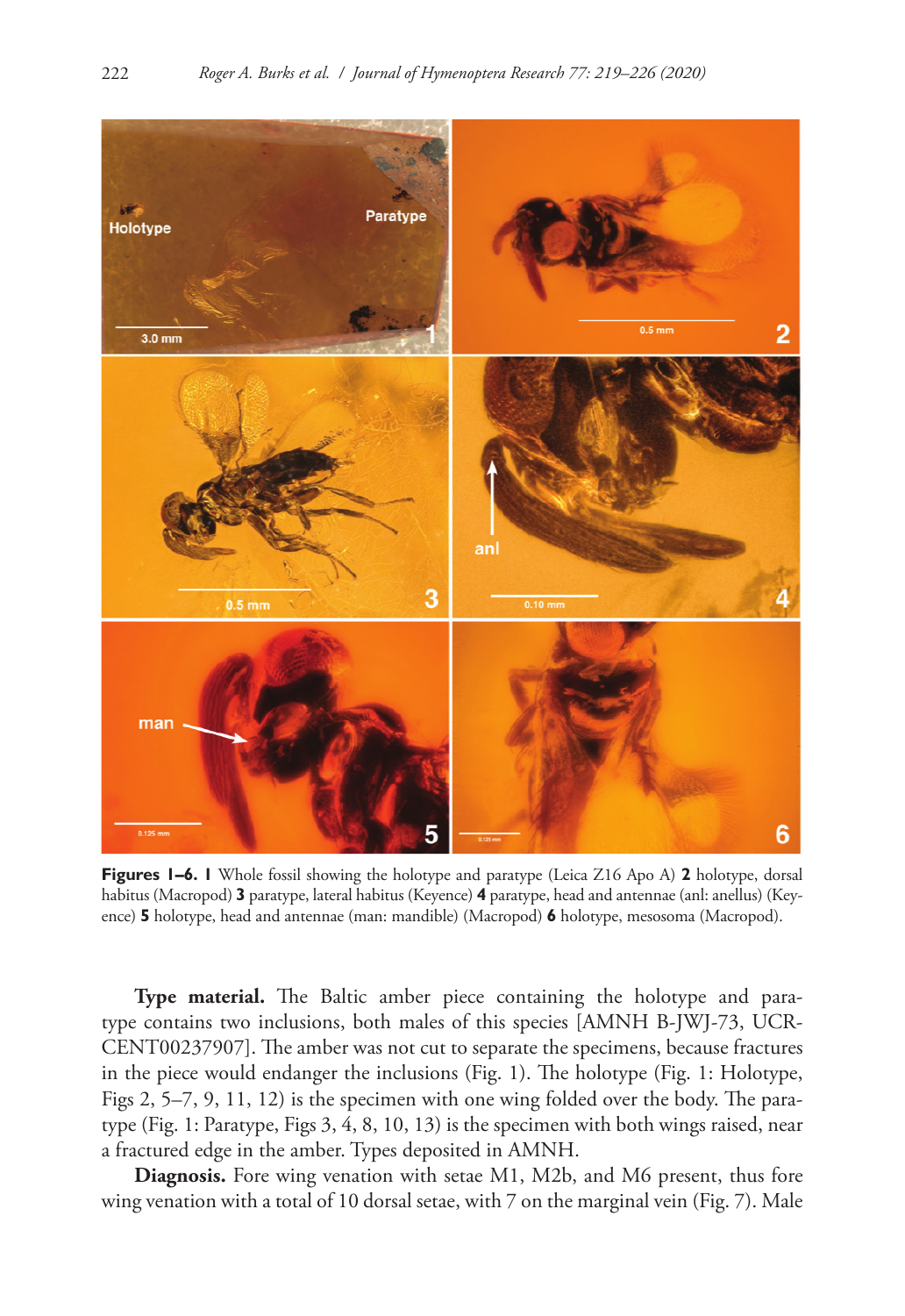antenna with one anellus (Fig. 4: anl). Mesofemur with 2 stout ventral setae subapically (Fig. 13: mfs). Fore wing with strong raised surface sculpture (Fig. 7).

**Color and sculpture.** Head and antenna. Head dark brown, pedicel, funicle and clava brown.

**Body.** Mesosoma and metasoma uniformly as dark brown as head; patchy light areas are visible on the holotype, however these appear to be artifacts of preservation in amber. Fore wings hyaline except for infuscate area below marginal vein and at wing base, hind wings hyaline. Profemur dark with light areas at apex, protibia dark; mesofemur and mesotibia dark, mesobasitarsus light, metafemur and metatibia dark.

*Head* (Figs 4, 5). Clava about 5x as long as broad, with about 40 MPS (Fig. 4); one anellus present (Fig. 4: anl). Scape inserted slightly ventral to lower eye margin, about  $0.55\times$  clava length; pedicel  $0.3\times$  clava length. Mandible small, with two short teeth (Fig. 5: man) of equal length. Face with shallow coriaceous sculpture; antennal scrobe distinctly margined dorsally, rounded interantennal elevation present. Vertex narrowly rounded. Postgenae posteriorly separated (therefore subforaminal bridge similar to that in Burks and Heraty. 2015: fig. 6h).

*Mesosoma* (Figs 2, 6–10). Pronotum short. Mesoscutum shallowly sculptured (transversely coriaceous), with sparse, scattered, minute setae, only slightly longer than mesoscutellum. Mesoscutum:mesoscutellum 1.43, number of setae on mesoscutum not visible. Mesoscutellar sculpture nearly isodiametric. Metascutellum with transverse sculpture with meshes longer than those on the mesoscutum. One pair of setae visible on mesoscutellum, mesoscutellum:metascutum 2.33.

Prosternum and lower mesepisternum transversely sculptured. Prepectus dorsally short, shallowly sculptured. Mesepisternum short, with sulcus-like mesodiscrimen, with mesofurcal pit near mesocoxal insertions. Mesopleural sulcus indicated. Foretibial spur curved and bifid, without a comb of fine setae (Fig. 10: fls). Mesotibia expanded apically, with two stout dorsal spines; mesotibial spur stout, setose. Mesobasitarsus:mesofemur 0.36, mesotibial spur:mesobasitarsus 0.88, 6 spines on mesotibial spur. Metafemur stout, less than twice as long as broad.

Fore wing length:width 1.82, with long marginal fringe, the longest fringe setae slightly longer than parastigma, longest fringe:width of fore wing 0.23; parastigma strongly sinuate (Fig. 7), discal seta absent; linea calva not present, but a smooth unsculptured area on fore wing extends basally from stigmal vein almost to posterior margin (Figs 7, 8). Fore wing and hind wing with raised surface sculpture (Figs 7, 8); fore wing with two setae on submarginal vein and with setae M1, M2b, and M6 present. A small seta appears to be present in the basal area of the wing, but the location is different from the discal seta in other Signiphoridae. Posterior margin of hind wing rounded (not nearly parallel with anterior margin, Fig. 8). Hind wing with sculpture like that of fore wing, fringe slightly longer than that of fore wing, hind wing length:width 4.00, marginal setae:width hind wing 0.67, discal seta present on hind wing below apex of marginal vein.

*Metasoma* (Figs 11–13). Metasomal terga 8 and 9 combined to form a syntergum (Fig. 13: syn). Terga and sterna with coriaceous sculpture. Male genitalia with diver-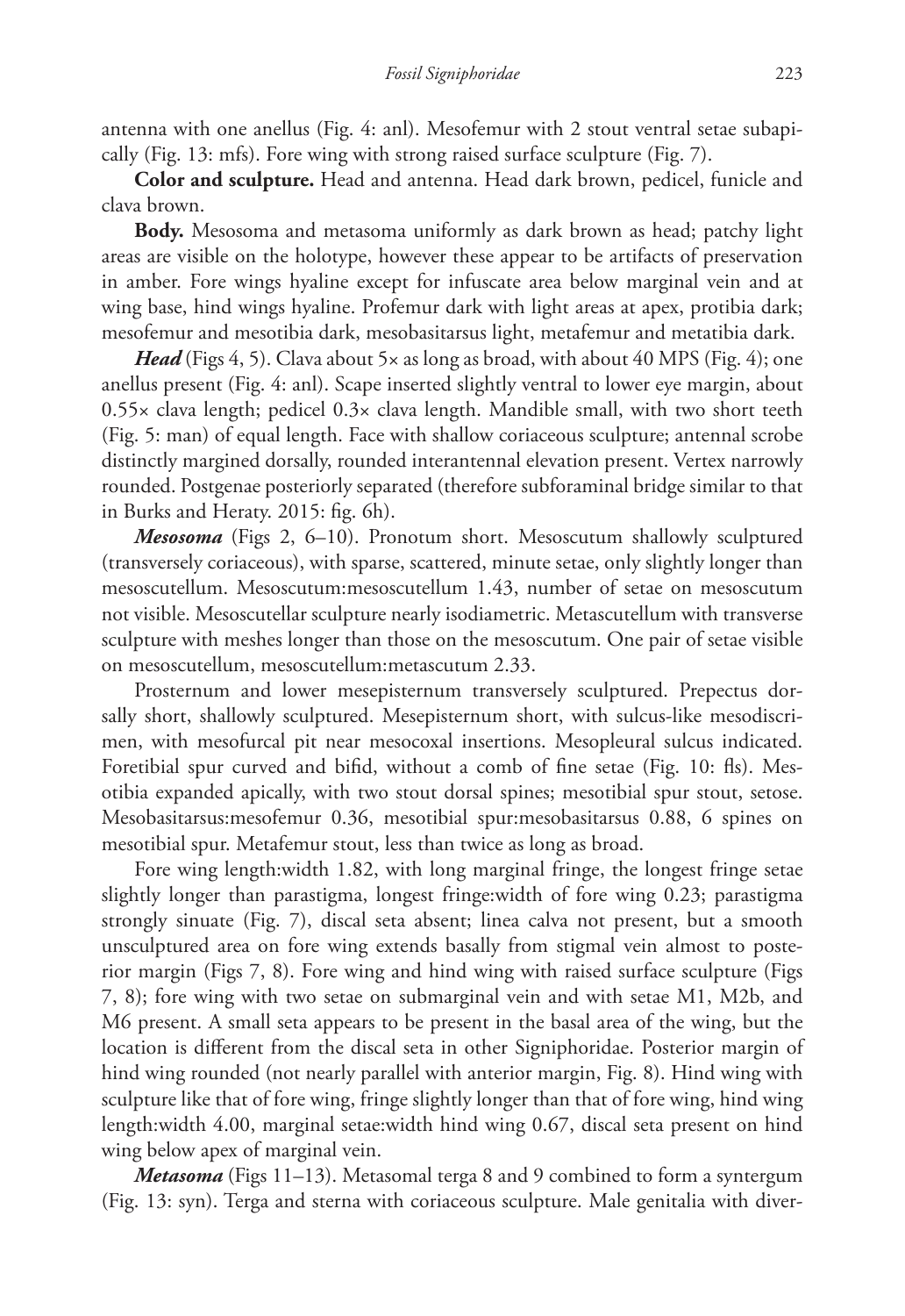

**Figures 7–13. 7** Holotype, wings showing surface sculpture (ssmv: setae submarginal vein, setae M1– M6). (Macropod) **8** paratype, fore wing and hind wing (Leica Z16 Apo A) **9** holotype, wing venation (Macropod) **10** paratype, legs (fts: foretibial spur) (Macropod) **11** holotype, dorsal metasoma and genitalia (Ms<sub>7</sub>: metasomal sternum 7, Ms<sub>8</sub>: metasomal sternum 8) (Macropod) **12** Holotype, ventral metasoma and subgenital plate (dg: digitus) (Keyence) **13** Paratype, apex of metasoma, lateral (mfs: mesofemoral spines) (Macropod).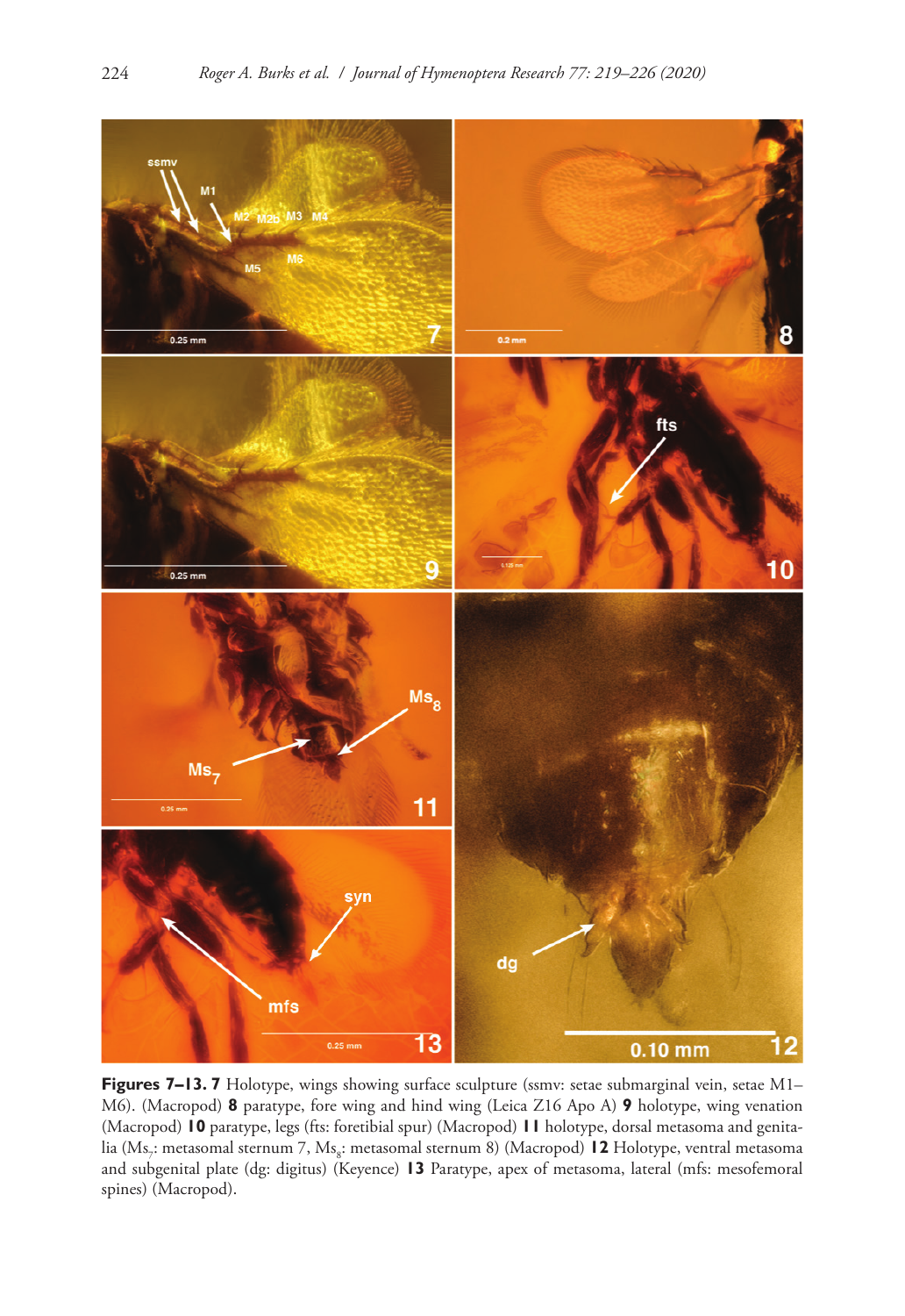gent digiti, each with 1 apical digital spine (Fig. 12), and possibly a pair of median denticles (one median denticle visible in 2010). Subgenital plate  $(Ms_{s})$  deeply emarginate medially (Fig. 11,  $\text{Ms}_8$ ). Metasomal sternum 7 broadly truncate (Fig. 11,  $\text{Ms}_7$ ).

**Etymology.** The species name is a noun in genitive case, the gender is feminine. The species is named after SOK's grandmother, Aziza Meetab. Aziza means "precious" in Arabic, recognizing the precious nature of this fossil.

#### **Acknowledgments**

We thank David Grimaldi for loan of the specimens, and the Heraty lab for helpful comments on the manuscript. We also thank Lars Krogmann and Tanja Schweizer for preparation of the amber piece. We thank Mark Smith of Macroscopic Solutions for his help with imaging using the Macropod system. This research was funded by grant NSF-DEB 1555808 to JMH and NSF-DEB 1555790 to JBW.

## **References**

- Burks RA, Heraty JM (2015) Subforaminal bridges in Hymenoptera (Insecta), with a focus on Chalcidoidea. Arthropod Structure and Development 44: 173–194. [https://doi.](https://doi.org/10.1016/j.asd.2014.12.003) [org/10.1016/j.asd.2014.12.003](https://doi.org/10.1016/j.asd.2014.12.003)
- Burks RA, Heraty JM, Pinto JD, Grimaldi D (2015) Small but not ephemeral: newly discovered species of Aphelinidae and Trichogrammatidae (Insecta: Hymenoptera: Chalcidoidea) from Eocene amber. Systematic Entomology 40: 592–605. [https://doi.org/10.1111/](https://doi.org/10.1111/syen.12124) [syen.12124](https://doi.org/10.1111/syen.12124)
- Eady RD (1968) Some illustrations of microsculpture in the Hymenoptera. Proceedings of the Royal Entomology Society of London (A)43: 66–72. [https://doi.](https://doi.org/10.1111/j.1365-3032.1968.tb01029.x) [org/10.1111/j.1365-3032.1968.tb01029.x](https://doi.org/10.1111/j.1365-3032.1968.tb01029.x)
- Gibson GAP (1997) Chapter 2, Morphology and terminology. In: Gibson GAP, Huber JT, Woolley JB (Eds) Annotated Keys to the Genera of Nearctic Chalcidoidea (Hymenoptera). NRC Research Press, Ottawa, 16–44.
- Heraty JM, Burks RA, Cruaud A, Gibson GA, Liljeblad J, Munro J, Rasplus J-Y, Delvare G, Janšta P, Gumovsky A, et al. (2013) A phylogenetic analysis of the megadiverse Chalcidoidea (Hymenoptera). Cladistics 29: 466–542.<https://doi.org/10.1111/cla.12006>
- Munro JB, Heraty JM, Burks RA, Hawks D, Mottern J, Cruaud A, Rasplus J-Y, Janšta P (2011) A molecular phylogeny of the Chalcidoidea (Hymenoptera). PLoS One 6: 1–27. [https://](https://doi.org/10.1371/journal.pone.0027023) [doi.org/10.1371/journal.pone.0027023](https://doi.org/10.1371/journal.pone.0027023)
- Ritzkowski S (1997) K-Ar-altersbestimmungen der bernsteinführenden sedimente des Samlandes (Paläogen, Bezirk Kaliningrad). Metalla (Sonderheft) 66: 19–23.
- Schmidt S, Hamid H, Ubaidillah R, Ward S, Polaszek A (2019) A review of the Indonesian species of the family Signiphoridae (Hymenoptera: Chalcidoidea), with description of three new species. Zookeys 897: 29–47. <https://doi.org/10.3897/zookeys.897.38148>